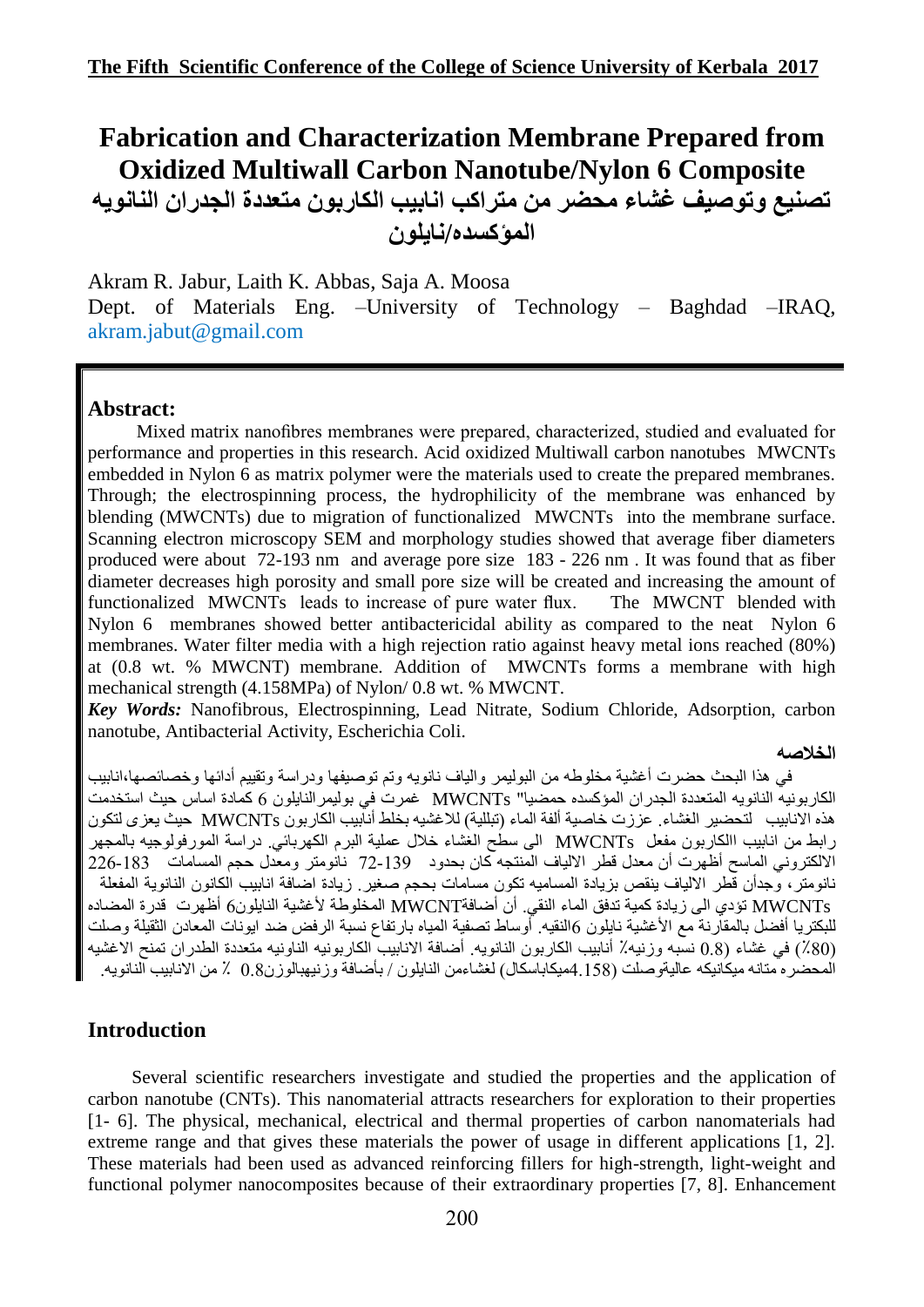of polymer nanocomposites in mechanical and thermal properties had been always an aim and that can be done by homogeneous dispersion and strong interfacial interaction between the filler and the polymer matrix [7]. These materials can be functionalized and that will provides efficient stress transfer between the nanometric carbon and the polymer matrix and this can be done by preventing aggregation in the polymer matrix and providing a better dispersion of the nanomaterials [3, 5]. Also, at the surface of nanometric carbon, very strong type of interfacial bonding with the polymer matrix at the surface of nanometric carbon will be created by the functional groups [4, 7].

Nylon 6 can be considered as an important engineering thermoplastic because of its good thermal stability, good mechanical strength and its semi crystalline form [9-12]. This polymer type, which behave as poly-electrolytic in acid solution is very suitable for electrospinning processing [13]. The nanofibers obtained from the electrospinning process with such polymer offers the possibility to collect particles actively on nanoscale [8].

### **Experimental**

1. Materials and Methodes

Materials used in this research were: Nylon 6 (molecular weight for repeat unit 113.16 (g/mol), formic acid (Sigma-Aldrich Co. (USA)), Multi walled Carbon nanotubes MWCNT (Cheap Tubes Co., Canada, with outer diameter 10-30 nm, 5-10 nm inner diameter and length 10-3 µm) . Lead nitrate  $Pb(NO_3)$  (fluka chemika Germenay), Sodium chloride (NaCl) (Edutek Chemicals, India). All agents were used without further purification.

2. Preparation of Nylon 6 / MWCNTs Solutions

The preparation of WMCNT/Nylon 6 was consisted of two stages: Modification of Carbon nanotube by acidic treatment and blended with Nylon 6.

I. Carbon Nanotube Modification: The first step to produce the MWCNTs/Nylon 6 blend membranes is to create a homogeneous MWCNTs solution in solvent before adding Nylon 6 polymer. In spite of the strongly hydrophobic and very low solubility of MWCNTs in all solvents, MWCNTs surface was treated with strong acid to get over such problems, i.e. concentrated  $(H<sub>2</sub>SO<sub>4</sub>)$  and  $(HNO<sub>3</sub>)$  to create hydrophilic functional groups. The surfaces of MWCNTs usually have carboxyl groups which show good dispersion in polar organic solvents, so two method were used for such case. Prepare 3 gm of modified MWCNTs was done by using a (500 ml) of ((3M)  $HNO<sub>3</sub>/H<sub>2</sub>SO<sub>4</sub>$  (1/3, v/v)) were mixed with 3 gm of raw MWCNTs and sonicate for 1 hr. The mixtures then were reflex in an oven for 12 hr. at a temperature  $100\degree C$ . 10 liters of deionized water were used then to dilute the solution and filtration for it was also done. Reaching the neutral pH was done by using rinsed with deionized water [14]. Then the modified MWCNTs dried for 12 hr. at 50  $^{\circ}$ C [15]. The modified MWCNT have been tested by X-ray to explain the effects of acidic treatment on prepared MWCNTs .

2.Solution preparation; The Nylon6 solutions containing multi walled carbon nanotube were prepared initially by adding the MWCNTs with the percentages (0.2, 0.4, 0.6, and 0.8 wt.%) which were dispersed in formic acid by magnetic stirring at room temperature for 3hr. to disrupt possible agglomerates.

3. Electrospinning; Stainless steel needle tip with (22 gauge) which equipped with 10 ml syringe was used to store the prepared electrospun solution. The operating parameters while the electrospinning were: 25 kV voltage, 0.5 ml/ hr flow rate, 0.7 mm needle tip diameter and 15 cm distance between electrodes. The electrospinning process took 4 hr. time and these parameters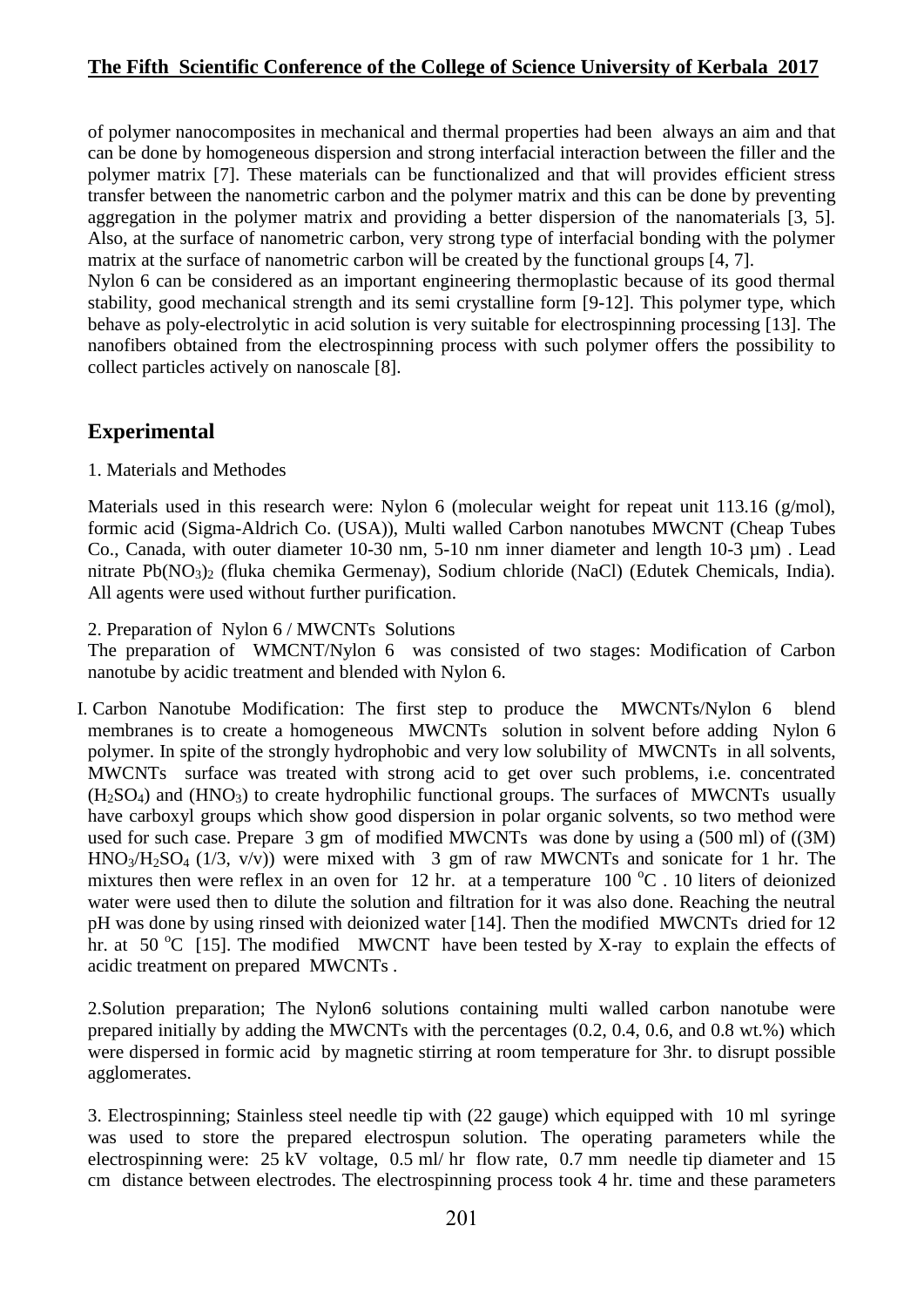will be fixed for all following solutions. The electrospinning operations were done at room temperature (30 °C) and humidity (25-30 %). The diameter of the prepared electrospun nanofiber was 12.4 cm . The electrospinning process was carried out by (Bio-electrospinning/ Electrospray system ESB-200), (Nano NC, South Korea).

4**.** Characterization: Studying the morphology of the produced nanofibers was done by scanning electron microscopy (Model: VEGA3 LM –TESCAN). All specimens of produced nanofibers were tested under low pressure in all (SEM) tests; the pressure was enough, so there was no need for any more of sample gold ion sputtering coating to chive conductivity in the surface of the specimens in SEM tests. Specimen conductivity was measured by (model (C and 7110 inolab)). A Viscometer of type (DV-II- pro) was used to measure solution viscosity at room temperature. Surface tensiometer with the model (JYW-200A- laryee technology. Co) and a ring of platinum were used to measure solution surface tension. Electrical conductivity device of model (C and 7110 inolab) was also used to measure solution electrical conductivity.

5. Contact angle measurement**:** The wettability of the electrospun mats was measured with deionized water contact angle measurements. Contact angle meter with the type (CAM 110, Germany) was used. Deionized water was automatically dropped onto the membrane. Measurement was carried out in 3 seconds.

6. Permeability test: Experiments were carried out at a temperature  $(23-24 \degree C)$ . Tests were done and conducted by using high pressure cross flow filtration system. Measuring pure water flux and salt rejection were the used method that characterized Nylon 6 with various additives membranes. Membranes were exposed to a pressure to the value of 1 bar for 50 min .. They were placed with a shim and a mesh structured spacer to eliminate pressure polarization. They were pressurized with a mechanical pump controlled by pressure regulators and then the pressure was lowered to the operating pressure 1-6 bars . The permeable flux was calculated by equation (1).

$$
J = \frac{V}{A} * T \tag{1}
$$

Where (J) is the permeable flux  $(L/m^2 \times h)$ , (V) is the volume of permeate (liter), (A) is the effective membrane surface area  $(m^2)$  and  $(T)$  is the time (hr.). The salt rejection was determined using atomic absorption device (-AA-7000 atomic absorption spectrophotometer, Shimadzu). The rejection of salts was obtained by:

$$
R = \left(1 - \frac{c_p}{c_f}\right) \times 100\%
$$
\n<sup>(2)</sup>

Where  $(C_p)$  and  $(C_f)$  are ion concentration in permeate and feed, respectively,  $(R)$  is rejection as a percentage. Figure (2) shows the system used in this process. During the rejection test three cells was used of membranes (three layers) on one layer of microfiber.

7. Mechanical strength measurement**:** Mechanical properties of the electrospun membrane were measured by a tensile mechanical tester with the type (Tinus Olsen, H50 KT). A 5 N load cell was used in that device. Specimen thicknesses were measured by an optical microscope. Specimens with the dimensions 10 mm width and 100 mm length were tested and the extension rate at the room temperature was (0.5 mm/min). The experiments were carried three times to calculate the average value of the result.

#### 8. Antimicrobial test

A. Antibacterial activity test (Disc diffusion method): Bacteria were grown aerobically in nutrient broth at (37 ºC) for (12 hr.) [16]. Cells were washed and suspended in distilled water until reaching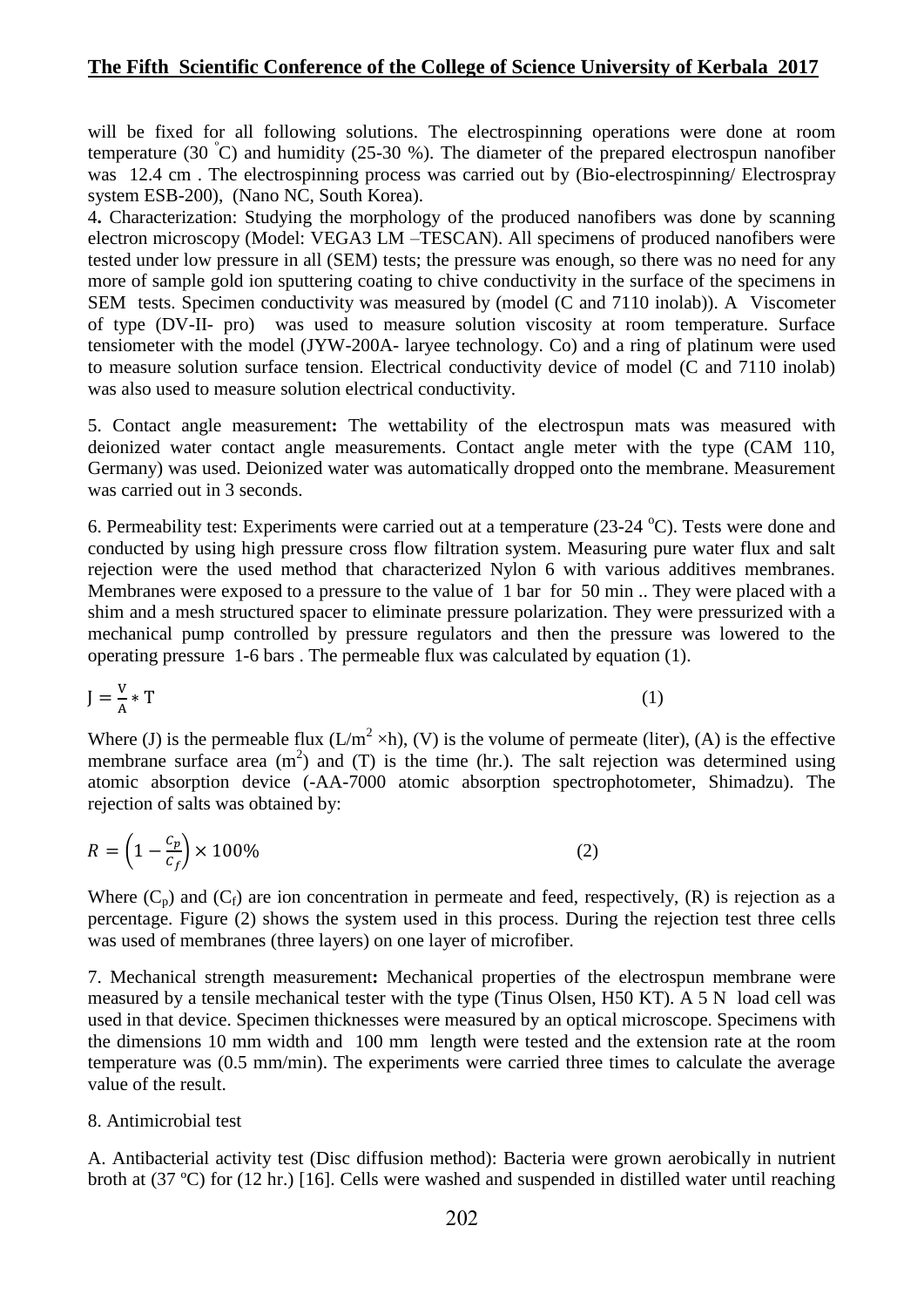the final concentration of  $(10^6 \text{ CFU/mL})$ . The antimicrobial susceptibility of MWCNTs / Nylon 6 nanofibers was evaluated using the disc diffusion method. "Muller - Hinton agar" was prepared from a commercially available dehydrated medium according to manufacturer's instructions. The dried surface of "Muller Hinton agar" plate was inoculated with (*E.coli*) by swabbing over entire the sterile agar surface. Two forms of nanofiber sterilized membrane samples were cut into small standard circles (6 mm in diameter) for each circle and placed on the surface of the inoculated media. The first form of nanofiber membrane is contains additive and other one without additive which was used as a control. The plates were incubated at  $(37 \text{ °C})$  for  $(24 \text{ hr.})$ . Incubation plates, then were examined in order to identify clear zones on growth characteristic for antibacterial activity (halos around the fragments).

B. Antibacterial activity test (Optical density method): The antibacterial activity of electrospun nanofibers membrane was also tested by immobilizing nanofiber onto filters of a Millipore under vacuum filtration. A test water sample was prepared by inoculating  $(1 \times 10^8 \text{ cells/ml})$  *E.coli* into (250 ml) of sterile normal saline water sample (0.85% (NaCl) in (100 ml) distilled water). Water samples then were filtered through the membrane. After this step the optical density of the solution was measured by (UV) spectrophotometer (UV-1800 spectrophotometer, shimadzu) at (450 nm) wavelength. The number of bacteria was indirectly measured by optical density in an ultraviolet (UV) – visible spectrometer and the antibacterial activity were evaluated quantitatively with the following equation [17]:

Antibacterial activity (efficiency) = 
$$
\frac{A-B}{A} \times 100\%
$$
 (3)

Where A and B are the numbers of surviving cells in the control and test samples, respectively.

Results and discussion

#### I. **X-ray Diffraction:**

Figure (3) shows the X-ray diffraction patterns of as-synthesized and functionalized of MWCNTs . As described in the previous works [18], the significant diffraction pattern of MWCNTs is appeared at (2 $\theta$ ) is about (26 $\degree$ ). The (2 $\theta$ ) peaks correspond to (002) reflection planes or also known as interlayered spacing between adjacent graphite layers, respectively. The (002) reflection peaks was observed at the same (2θ) values in both as-synthesized and functionalized MWCNTs diffractions. Interestingly, the intensity of diffraction peak at (002) in acid functionalized MWCNTs was increased as compared to the raw MWCNTs .

Furthermore, from XRD patterns of the functionalized MWCNTs samples, it was observed that the XRD patterns were similar to the as-synthesized MWCNTs . Thus, the structure of MWCNTs is protected even after undergoing the treatment as confirmed from XRD analysis previously [18].

II. Properties of spinning solutions: The effect of Mullitwall carbon nanotube MWCNTs addition on the viscosity of the Nylon 6 / MWCNTs solution is shown in table (1). The least viscosity of the solution and the thinnest fiber diameter will be determined by SEM results. The electrical conductivity increased with increasing the weight percent of additives. In the solution of Multiwall carbon nanotube, increasing the concentration (wt. %) of MWCNTs will lead to create more conductive pathways in nylon.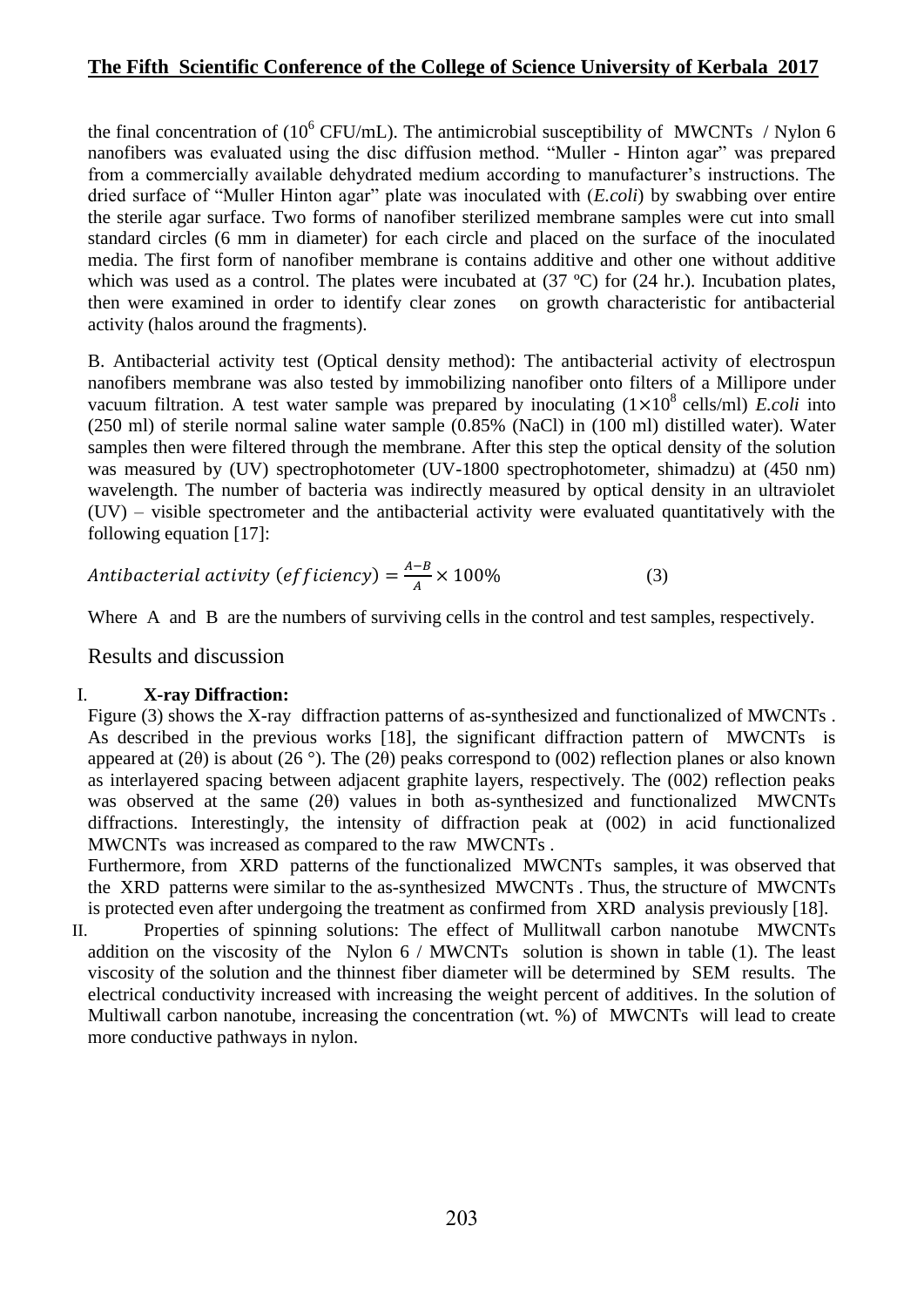

**CNT(100)** 

Figure (1): X-ray of (A) raw carbon nanotube, (B) acidic modification carbon nanotube by  $((1/3)$  $HNO<sub>3</sub>/H<sub>2</sub>SO<sub>4</sub>$ ).

This leads to increase the mobility and density of charge carriers and will increase the electrical conductivity.This explanation agrees with (J. Wang et al.) [19], whom explained that MWCNTs addition will form conductive pathways in the polymer and that will improve the electrical conductivity. Table (1) shows the effect of MWCNTs on electrical conductivity of the polymeric solution. The increase in the percentage of additive solution will not lead to an increase in additive ratio only, but also lead to reduce the polymeric content which reduces the surface tension of solutions with increasing the additives.

#### III. Electrospun Membrane Characterization

 $100$ 

Figure (2-a) demonstrates the surface morphology of nanofibers electrospun of (Nylon 6). All nanofibers shows continuous and smooth fibrous structure and homogeneous morphology, with an average diameter 139 nm obtained from the histogram drawn from SEM image analysis and calculated as shown in figure (2-b) for average fibers diameters**.**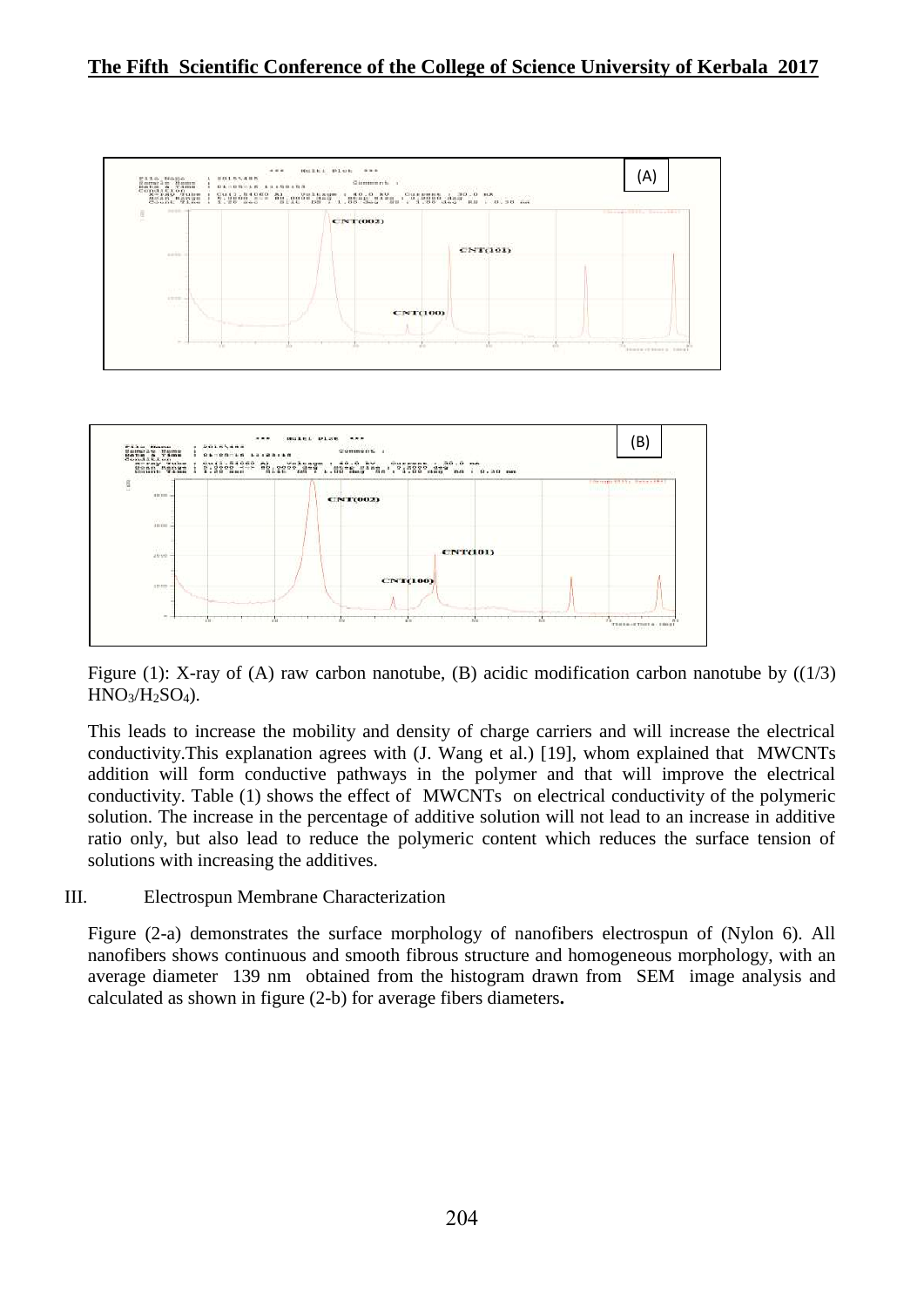| <b>Concentration of</b><br>(MWCNT wt. %) | <b>Electrical conductivity</b><br>(mS/cm) | <b>Viscosity</b><br>(cP) | <b>Surface tension</b><br>(mN/m) |
|------------------------------------------|-------------------------------------------|--------------------------|----------------------------------|
| 0                                        | 4.0                                       | 692                      | 34.43                            |
| 0.2                                      | 4.3                                       | 510                      | 34.30                            |
| 0.4                                      | 4.9                                       | 420                      | 33.90                            |
| 0.6                                      | 5.8                                       | 411                      | 33.50                            |
| 0.8                                      | 6.7                                       | 389                      | 33.30                            |

Table (1): The electrospinning solution properties (these average values after three time test)



Figure (2): (a) SEM image of pure (Nylon 6) nanofibers membrane, (b) fiber diameter distribution.

Figure (3-a) presents the SEM image for (Nylon / 0.8wt. % MWCNT) membrane and the slight and very small swelling appearing inside the fibers indicates the presence of MWCNTs on or inside the fiber surface where the MWCNTs bonded to the polymer chain by functional group that formed after acid treatment of CNTs ). The average fiber diameter of the Nylon / 0.8 wt. % MWCNT membrane was 72 nm , as shown in figure (3-b).

The contact angle of the Nylon 6 membranes decreased with an addition of MWCNTs as illustrated in figure (4), suggesting that the MWCNTs additives gave a hydrophilic property on the Nylon 6 membrane surface. All the functionalized membranes showed increasing in the hydrophilic character with an increase in porosity of the membranes. It reveals that, the membrane interconnectivity between the sub-layers increases with an increased number of surface pores. The above results demonstrated the flux increases due to increased hydrophilicity and pore connectivity.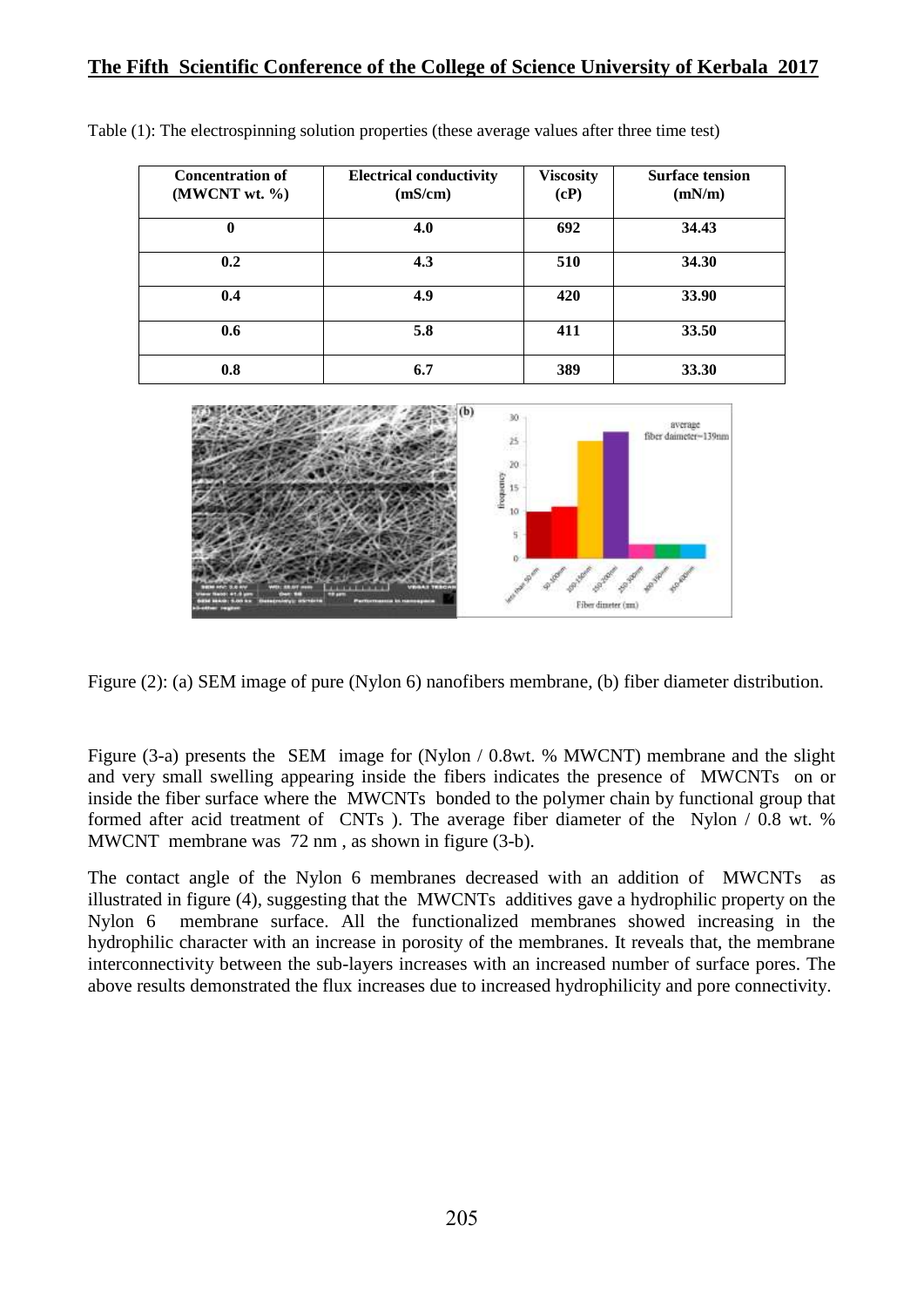

Figure (3): (a) SEM image of 0.8 wt. % MWCNT/ Nylon 6 nanofibers membrane, (b) fiber diameter distribution.



Figure (4): Water contact angle variations of various (Nylon / MWCNT) electrospun nanofibrous membranes.

Figure (5) shows behavior of pure water flux permeation with time at room temperature and 1 bar membrane pressure. It can be seen that the pure water flux permeation of Nylon 6/ MWCNTs nanofiber membrane decreases with time from  $(2037.063$  to 1293.53 L /m<sup>2</sup>.hr) for pure Nylon membrane.

Figure (5) shows that flux has been improved as the concentration of MWCNTs increased due to the latter works to increase the hydrophilicity of membrane; whereas the relationship between flux and pressure are explained in figure (6). Figure (6) shows that when an increase in pressure is happening the pure water flux is increased, because of flux directly proportional to the pressure drop across the membrane as shown in figure (6) and the same behavior for all membrane is noticed as the pressure increased.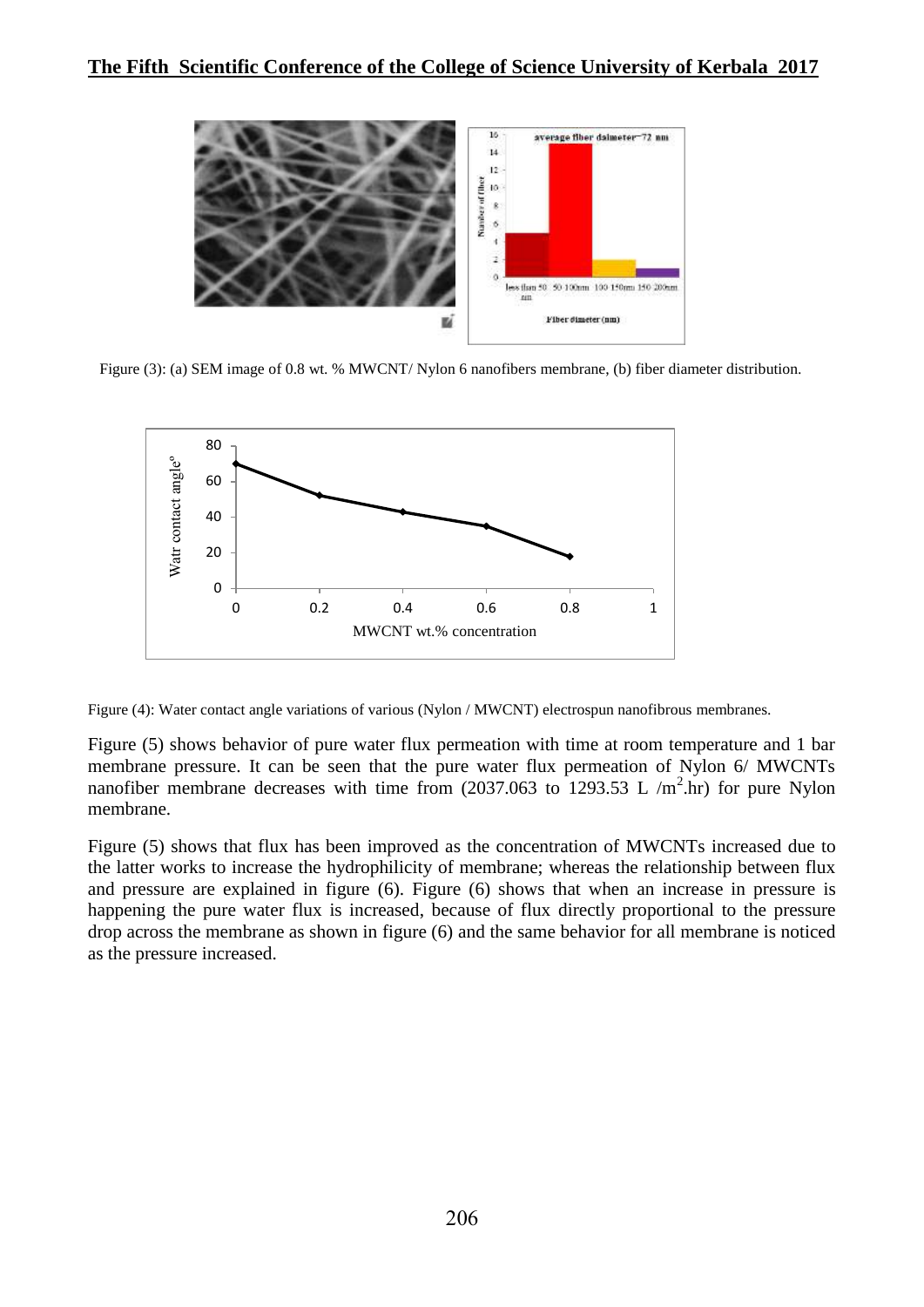

Figure (5): Pure water permeation flux with time of Nylon 6 /MWCNT nanofiber membrane at room temperature and (1 bar) pressure.



Figure (6): Effect of membrane pressure on the pure water permeation flux of the Nylon 6/MWCNT nanofiber membrane at room temperature and 50 min time.

Figure (7) shows the effect of carbon nanotube on salt rejection which increased with increasing concentration of carbon nanotube. The nanofibous membranes of Nylon 6 / MWCNTs shows a decrease in the average fiber diameter which leads to an increase in the reactive surface area of fibers and so works to capture the salt ions and increase the rejection ratio. Rejection ratio reached to 80.1 % for  $Pb(NO_3)$ <sub>2</sub> and 70.8 % for NaCl salts.

As relatively new adsorbents, CNTs have been proven to possess great potential for removing heavy metal ions such as lead, cadmium, chromium, copper and nickel from wastewater. The mechanisms by which the metal ions are adsorbed onto CNTs are very complicated and appear attributable to electrostatic attraction, sorption precipitation and chemical interaction between the metal ions and the surface functional groups of CNTs . The sorption capacities of metal ions by raw CNTs are very low but significantly increase after oxidized, this was agreed with (F. Fu, Q. Wang) [20].

The adsorption of (Pb (II)) using acidified (MWCNTs was reported by Wang et al. [21]). They found that the oxygenous functional groups on (MWCNTs) plays an important role in (Pb (II)) adsorption to form chemical complex adsorption which accounts for (75.3%) of all the (Pb (II)) adsorption capacity.

An efficient sorbent with both high capacity and fast rate adsorption should have the following two main characteristics: functional groups and large surface area [21]. From this point of view, the electrospun nanofiber provide the two factors of high specific surface area to volume aspect ratio and also the electrostic electrical force that formed in nanofiber during the electrospinning process which enhance the electrostatic attraction of the nanofiber membrane and improve the salt rejection. Among the salts potassium sulphate showed more flux and rejection followed by Sodium chloride. This can explained with the help of ionic size and charge density. The high rejection of  $(K^+)$  ion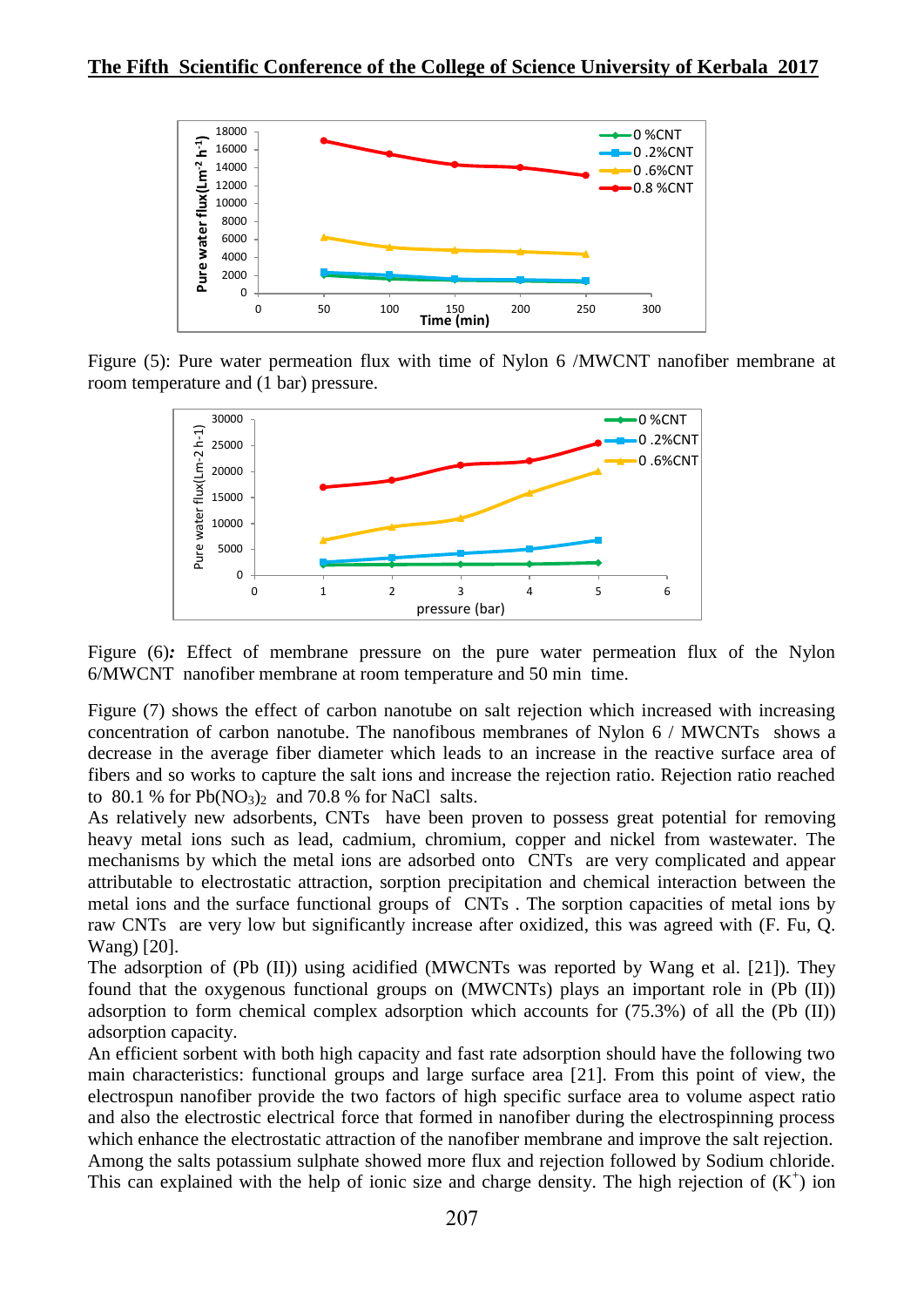reaches the value (80%) for the membrane (PEI) and this is because of the higher ionic radius of  $(K<sup>+</sup>)$  ion, which its value is (157 pm) compared with the value (116 pm) for  $(Na<sup>+</sup>)$  [22]. This explained why high rejection of  $(Pb^{+2})$  ion, which its value is (133 pm) and rejection ratio reached up to  $(80\%)$  and  $(Na^{+1})$  ion  $(116 \text{ pm})$  up to  $(70\%)$ . Nanofiber adsorption methods appear that nanofibers is the best to remove metal ions while have low pressure drops and high water fluxes.



Figure (7): Effect of MWCNT/Nylon 6 ratio on rejection of Pb  $(NO<sub>3</sub>)<sub>2</sub>$  salt and NaCl salt aqueous solutions with initial concentration 100 ppm and 4000mg/L respectively, at room temperature and 1 bar.

#### IV. Antibacterial activity results

In case of plain Nylon 6 nanofiber, these zones were missing. The presence of additive in the nanofiber patch, may lead to kill the microorganism around the patch which results in formation of clear circular zones. Figures 8 and 9 show the effect of carbon nanotube on the formation inhibition zone, which has been increased with increasing the amount of carbon nanotube and conform its antibacterial activity against *E.Coli* bacteria. The inhibition zone reaches to about 5 mm at 0.8wt. % MWCNT.



Figure (8): Shows the formation inhibition zone around the MWCNT/Nylon membrane, after 24 hrs. and 37ºC.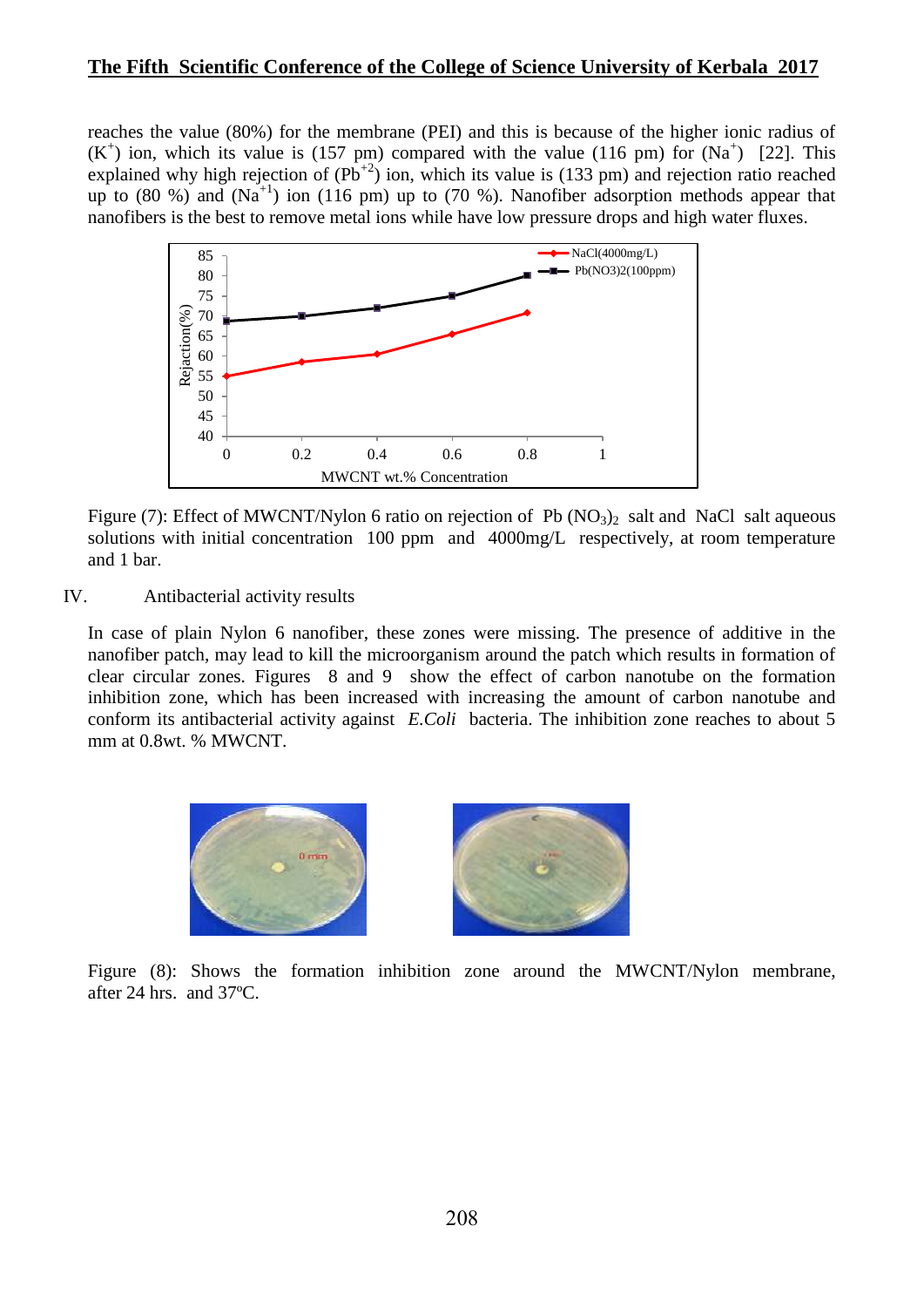

Figure (9): Effect of MWCNT /Nylon ratio in inhibition zone against (*E.coli.*) bacteria.

The antibacterial activity of treated Multiwall carbon nanotube toward the removal and inactivation of bacteria Gram negative (*E.coli*) has been studied by Mohammed et al. [23]. They found that reduction percent reached 90% . The antibacterial activity of carbon nanotube was inspected also, by the optical density measurement, before and after water filtration of water sample containing  $(1\times10^8$  (cell/ml) *E.coli*) bacteria. The recorded value of control sample was  $(0.312)$  at (450 nm). Furthermore, the optical density remarkable decreased after filtration by (Nylon 6/MWCNT) membrane because of small pore size and electrostatic force that formed in fiber during the electrospinning process. This work on capturing bacteria and prevent it from penetration with water. The increased amount of MWCNTs leads to decrease the average fiber diameter; also increased the amount of MWCNTs will increase the antibacterial activity as shown figure (10). Figure (11) shows how the nanofiber membranes capture and prevent bacteria from the penetration with water.



Figure (10): Effect of MWCNT addition in the antibacterial activity at room temperature.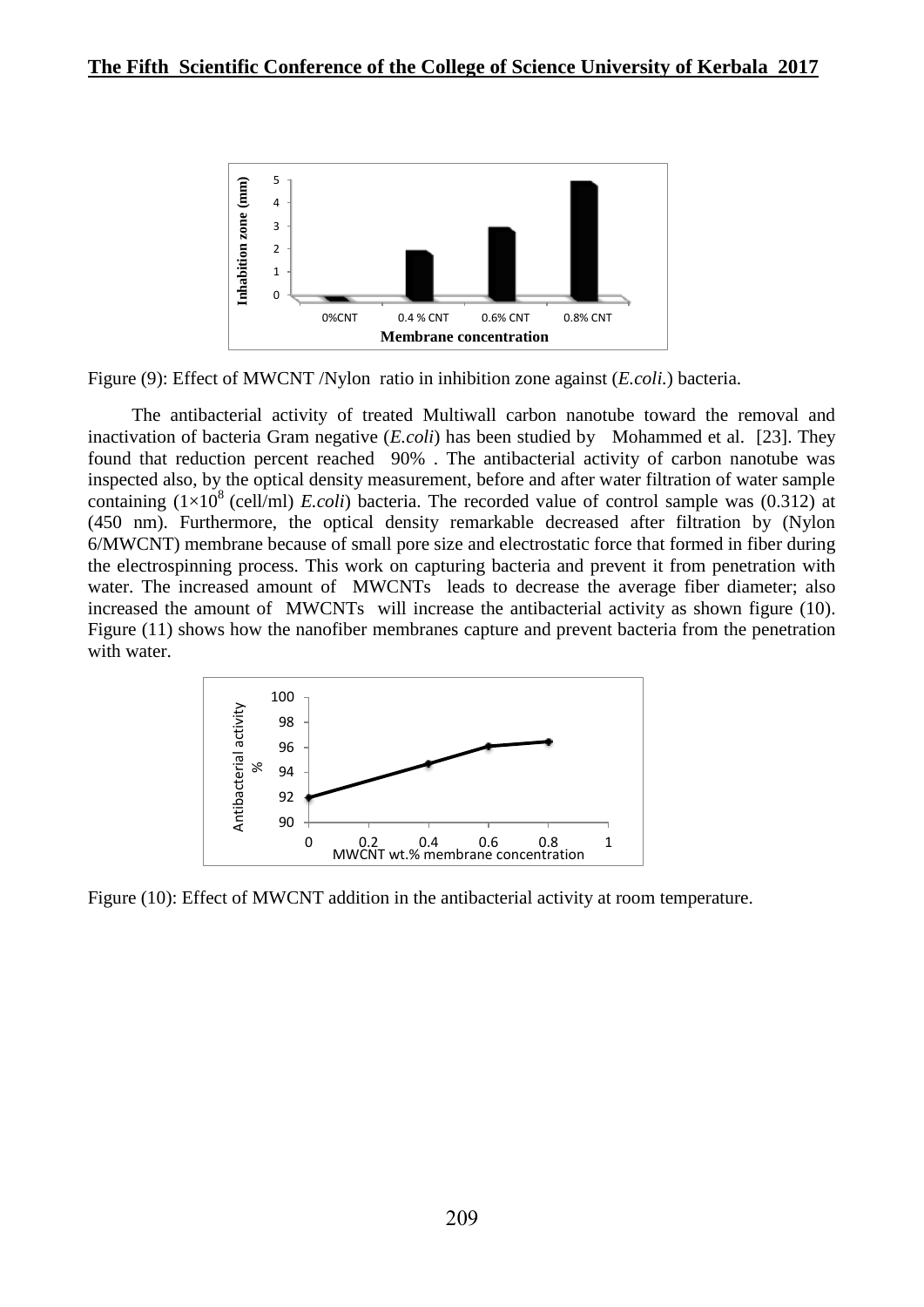

Figure (11): SEM of membrane after exposing to bacteria, where the bacteria cluster: (A) on the membrane surface as a dendritic shape colony, (B) and (C) shows how fiber capture the bacteria.

V. Mechanical test results: The results of stress-strain curves for Nylon 6 membrane of different compositions (Pure Nylon, Nylon / MWCNT) have been studied to show the effect of MWCNTs in the mechanical behavior of the membrane. Figure (12) explains the effect of MWCNTs on mechanical behavior of Nylon 6. MWCNTs has high tensile strength; addition of MWCNTs forms a membrane with high mechanical strength (4.158MPa) of Nylon/ 0.8 wt. % MWCNT.



Figure (12): Stress – Strain curve of MWCNT /Nylon 6 with various ratios.

# **Conclusion**

MWCNT/ Nylon 6 nanofiber membrane were prepared via electrospinning by mixing different amounts of (functionalized Multiwall carbon nanotube) with (Nylon 6). The addition of (modified carbon nanotube) improves the hydrophilicity and mechanical strength of (Nylon 6) nanofiber membrane. The enhanced hydrophilicity of the nanofiber membrane can decrease fouling to make the mat a potential candidate for water filtration and improve the performance of membrane at low pressures. The (MWCNT) blended with (Nylon 6) membranes showed better antibactericidal ability as compared to the neat (Nylon 6) membranes. Water filter media with a high rejection ratio against heavy metal ions reached (80%) at (0.8 wt. % MWCNT) membrane.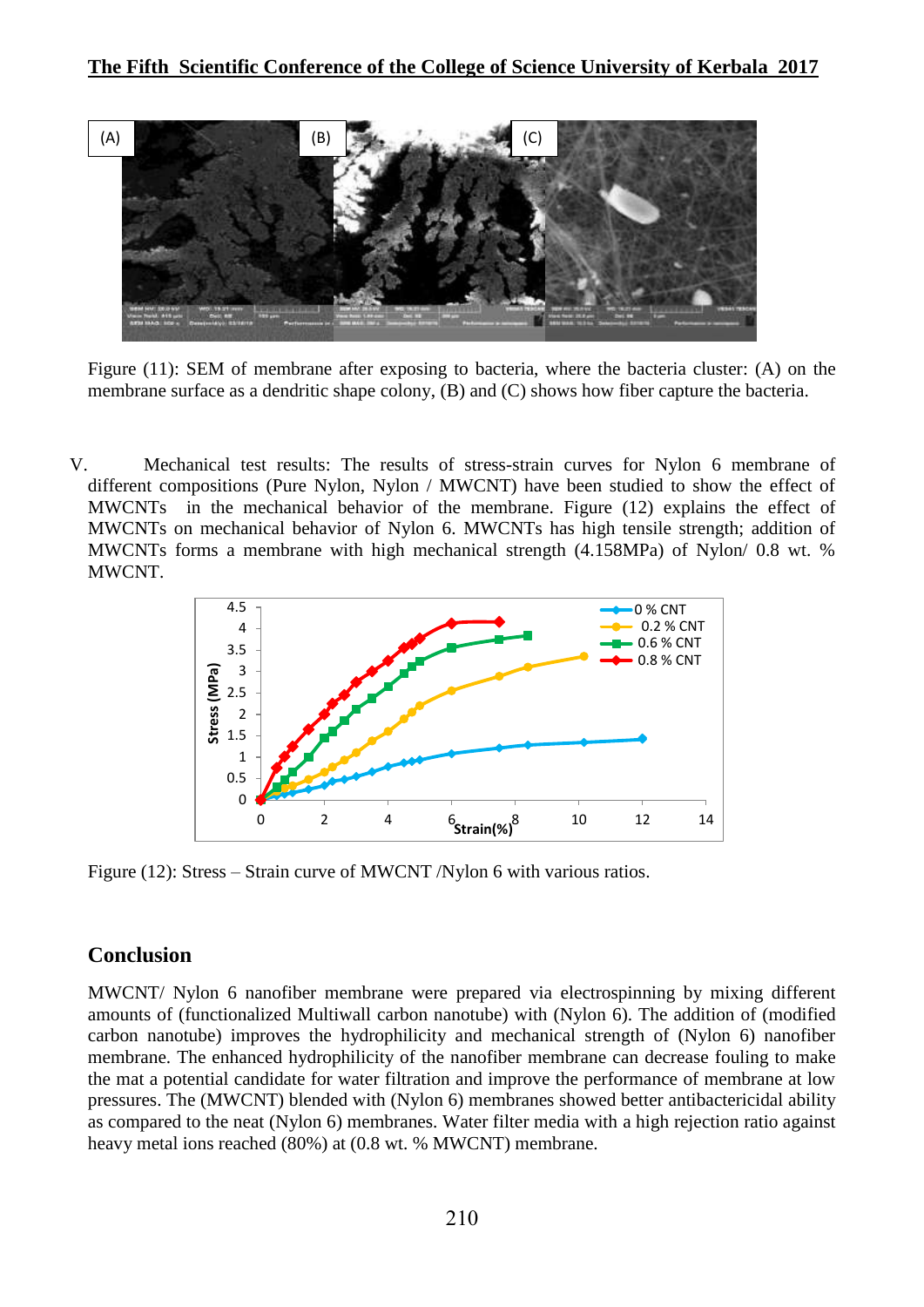## **References**

- 1. A.L Martínez-Hernández, C.Velasco-Santos, V.M.Castaño, "Carbon nanotubes composites: Processing, grafting and mechanical and thermal properties". Journal of *Current Nanoscience*, Vol. 6, PP: 12-39, (2010).
- 2. A. R. Jabur, F. A.Chayad, N. M. Jalal, "Fabrication and Characterization of Nylon 6/ MWCNTs Conductive Polymer by Electrospinning Technique." *International Journal of Thin Films Science and Technology* Vol. 5, No. (2), PP: 1-9. (2016).
- 3. F. A.Chayad, A. R. Jabur, S. J. Kareem, "The Microstructure and Characterization of Nickel Ferrite Nanofibers." *Advances in Natural and Applied Sciences,* Vol. 10, No. (6). (2016).
- 4. W. Chen, L. Yan, P.R. Bangal." Preparation of graphene by the rapid and mild thermal reduction of graphene oxide induced by microwaves". Journal of *Carbon*, *Vol.48*, PP: 1146-1152, (2010).
- 5. J. Shen, M. Shi, B. Yan, H. Ma, N. Li, Y. Hu, M. Ye. "Covalent attaching protein to grapheme oxide via diimide-activated amidation". Journal of *Colloids Surf. Biointerfaces*, *Vol.81*, PP: 434- 438, (2010).
- 6. A. R. Jabur, L. K. Abbas, S. M. MuhiAldain, "The Effects of Operating Parameters on The Morphology of Electrospun Polyvinyl alcohol Nanofibers", *The International 3rd. Scientific Conference of the College of Science*, *Journal of University of Kerbala* Vol.36, (2015).
- 7. A. R. Jabur, L. K. Abbas, S. M. MuhiAldain, "Ambient Temperature Affect the Pore Size of PVA Nanofibers Tissues.", *The 5th International Scientific Conference on Nanotechnology & Advanced Materials Their Applications (ICNAMA 2015)*, (3-4 Nov, 2015), *Eng.&Tech. Journal*, Vol.33, No. (6), (2015).
- 8. A. R. Jabur, F. A.Chayad, N. M. Jalal, "Effect of MWCNT Addition on Improving the Electrical Conductivity and Activation Energy of Electrospun Nylon Films", *Karbala International Journal of Modern Science* xx, PP: 1-7. (2015).
- 9. F. Navarro-Pardo, G.Martínez-Barrera, A.L. Martínez-Hernández, V.M. Castaño, J.L. Rivera-Armenta, F. Medellín-Rodríguez, C. Velasco-Santos, "Nylon 6,6 electrospun fibres reinforced by amino functionalised 1D and 2D carbon". Journal of *IOP Conferfernce Series: Materials Science and Engineering*, Vol. *40*, 012023:1–012023:6 (2012).
- 10. L. Song, Y. Hu, Q. He, F. You. "Study on crystallization, thermal and flame retardant properties of nylon 66/organoclay composites by *in situ* polymerization". Journal of *Fire Sciences*, *Vol.26*, PP: 475-492, (2008).
- 11. D.J. Lin, C.L. Chang, C.K. Lee, L.P. Cheng. "Fine structure and crystallinity of porous nylon 66 membranes prepared by phase inversion in the water/formic acid/Nylon 66 system". Journal of *European Polymer*, *Vol. 42*, PP: 356-367, (2006).
- 12. A. Suzuki, Y. Chen, T. Kunugi. "Application of a continuous zone-drawing method to nylon 66 fibres". Journal of *Polymer*, *Vol.39*, PP: 5335-5341, (1998).
- 13. R. Nirmala, R. Navamathavan, H.S. Kang, M.H. El-Newehy, H.Y. Kim. "Preparation of polyamide-6/chitosan composite nanofibres by a single solvent system via electrospinning for biomedical applications". Journal of *Colloids and Surfaces B Biointerfaces*, Vol. *83*, PP: 173- 178, (2011).
- 14. V. Vatanpour, S. Siavash "*Fabrication and Characterization of Novel Antifouling Membrane Prepared from Oxidized Multi Walled Carbon Nanotube/ Polyethersulfone Nanocomposite*", Journal of Membrane Science, Vol. 375, PP: 284-294, (2011).
- 15. E. Kim, G. Hwang, M. Gamal, "*Development of Nanosliver and Multi-Walled Carbone Nanotubes Thin-–Film Nanocomposite Membrane for Enhanced Water Treatment*". Journal of Membrane Science, Vol. 394-395, PP: 37-48, (2012).
- 16. S. Pal, Y. Tak, and J. Song "Does the antibacterial activity of silver nanoparticles depend on the shape of the nanoparticle? A study of the Gram negative bacterium Escherichia coli", Juornal of Applied and Environmental Microbiology, Vol. 73, No.(6), PP: (1712-1720), (2007).